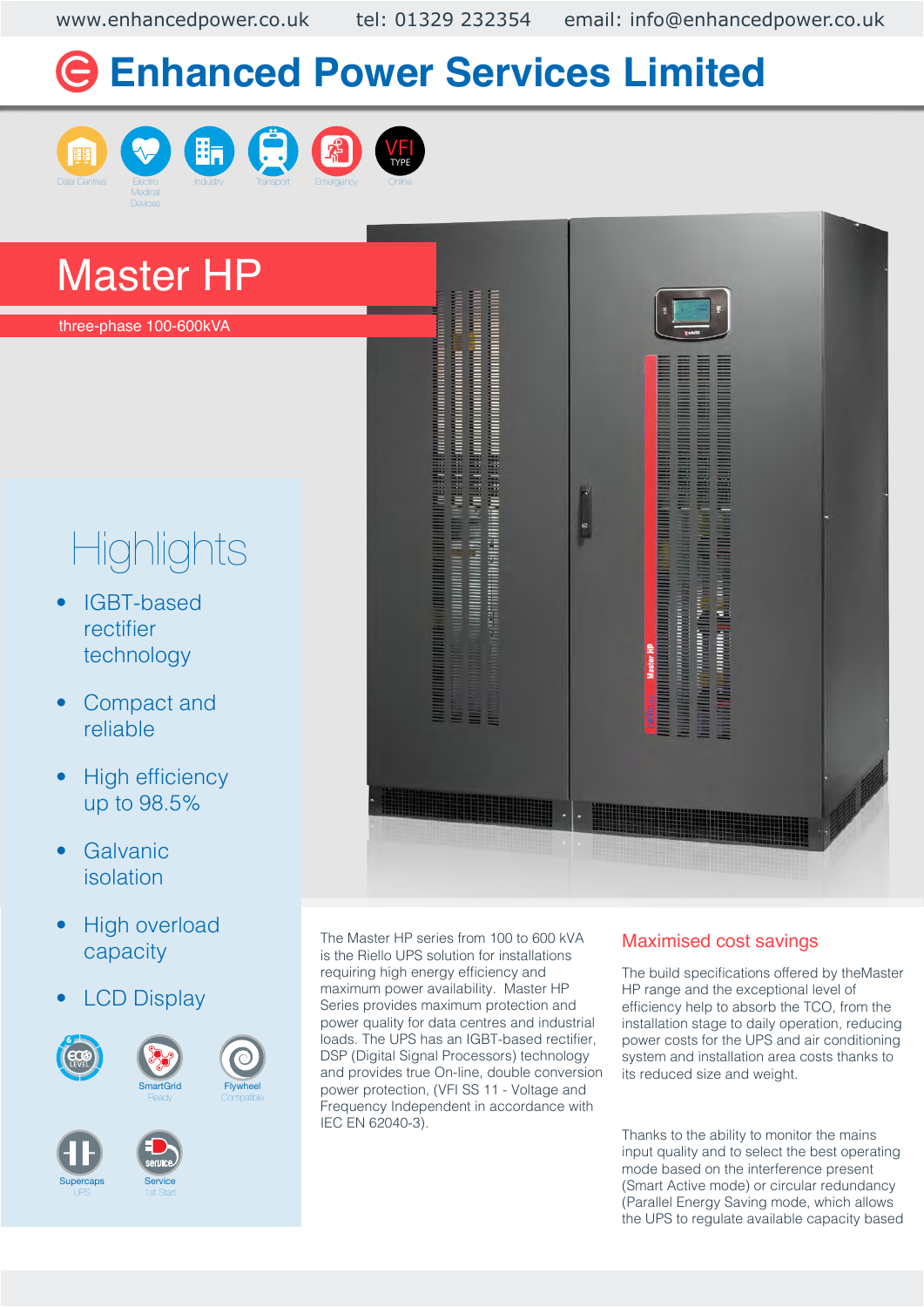

on the immediate demands of the load, automatically switching to standby in the event of excess capacity), the Master HP offers high levels of efficiency also for partial loads, resulting in reduced operating costs.

#### Power continuity

For years, Riello UPS has developed and supplied solutions for dealing with the different requirements and problems that inevitably arise in critical applications. Riello UPS offers flexible, high-availability solutions that are able to adapt to different system structures and critical levels. Riello UPS creates UPS systems that can tolerate a number of component or subsystem failures, while continuing to operate normally, providing power without interruption. This is achieved by careful design, installing redundant elements, eliminating common failure points, scheduling maintenance activities and controlling and supervising the system operating parameters and environment. The TEC service team is ready to provide guidance and advice on projects.

#### Complete galvanic isolation

- Master HP UPS feature an output isolation transformer (on the inverter), inside the UPS cabinet, providing galvanic isolation of the load towards the battery and improved versatility in system configuration, allowing:
- Complete galvanic isolation for medical applications and critical infrastructures
- Two truly separate network inputs (main and emergency), coming from two different power sources (with different neutrals); this is particularly well suited to parallel systems in order to ensure selectivity between the two sources, thus improving the reliability of the entire installation;
- Installation in networks without neutral.

Housing the transformer inside the cabinet allows for a significant reduction in the footprint, providing space savings.

#### Zero impact source

The Master HP series features the added advantages of the Zero Impact Source formula offered by an IGBT-based rectifier assembly. This eliminates problems connected with installation in networks with limited power capacity, where the UPS is supplied by a generator set or anywhere there are compatibility problems with loads that generate current harmonics. Master HP series UPS have zero impact on the power supply source, whether it is a mains grid or generator set:

- input current distortion < 3%
- input power factor 0.99
- power walk-in function that ensures progressive rectifier start up
- start-up delay function, to restart the rectifiers when mains power is restored if there are several UPS in the system.

This provides savings in installation costs via:

- a smaller electrical infrastructure.
- smaller circuit protection devices
- less wiring.

Master HP also performs the role of a filter and power factor corrector, protecting the upstream power supply from any harmonics and reactive power generated by the consumers.

#### **Flexibility**

Master HP is suitable for a wide range of applications including IT and the most demanding industrial environments and processes. With several operational configurations including On-Line, Eco, Smart Active, Stand By, Frequency Converter and Voltage Stabiliser. A broad range of accessories and options, complex configurations and system architectures can be achieved to guarantee maximum power availability and the option to add new UPS without interruption to existing users. Using the Riello UPS Group Synchroniser (UGS) and Parallel Systems Joiner (PSJ), sophisticated inter group parallel and redundant systems can be achieved to provide the highest possible levels of resilience and availability.

#### Specific solutions

The UPS can be adapted to meet your requirements. Contact our TEC team to discuss specific solutions and options not listed in this catalogue.

#### Battery care system: maximum battery care

The Master HP range uses the sophisticated Battery Care System, also available on the Master MPS models, which optimises battery performance in order to extend the battery

life for as long as possible.

#### Main features

- High efficiency (up to 98.5%)
- Compact size: e.g.: only 0.85 m2 for the Master HP 250 kVA
- Reduced weight
- Double load protection, both electronic and galvanic, towards the battery.

The entire Master HP range is suitable for use in a wide range of applications. Thanks to the flexibility of configuration, available options and accessories, it is suitable for supplying any type of load, e.g. capacitive loads such as blade servers etc. Power supply reliability and availability are ensured for critical applications by distributed or centralised parallel configurations of up to 8 units, for redundant (N+1) or power parallel configurations and all the different configurations offered by the Master MPS range.

#### Smart Grid Ready

Being smart grid ready, Master HP allows for the implementation of power accumulation solutions, and at the same time ensures extremely high levels of efficiency. It is also able to independently select the most efficient operating method based on the status of the grid. Master HP UPS are also able to electronically interface with the energy manager using the smart grid communication network.

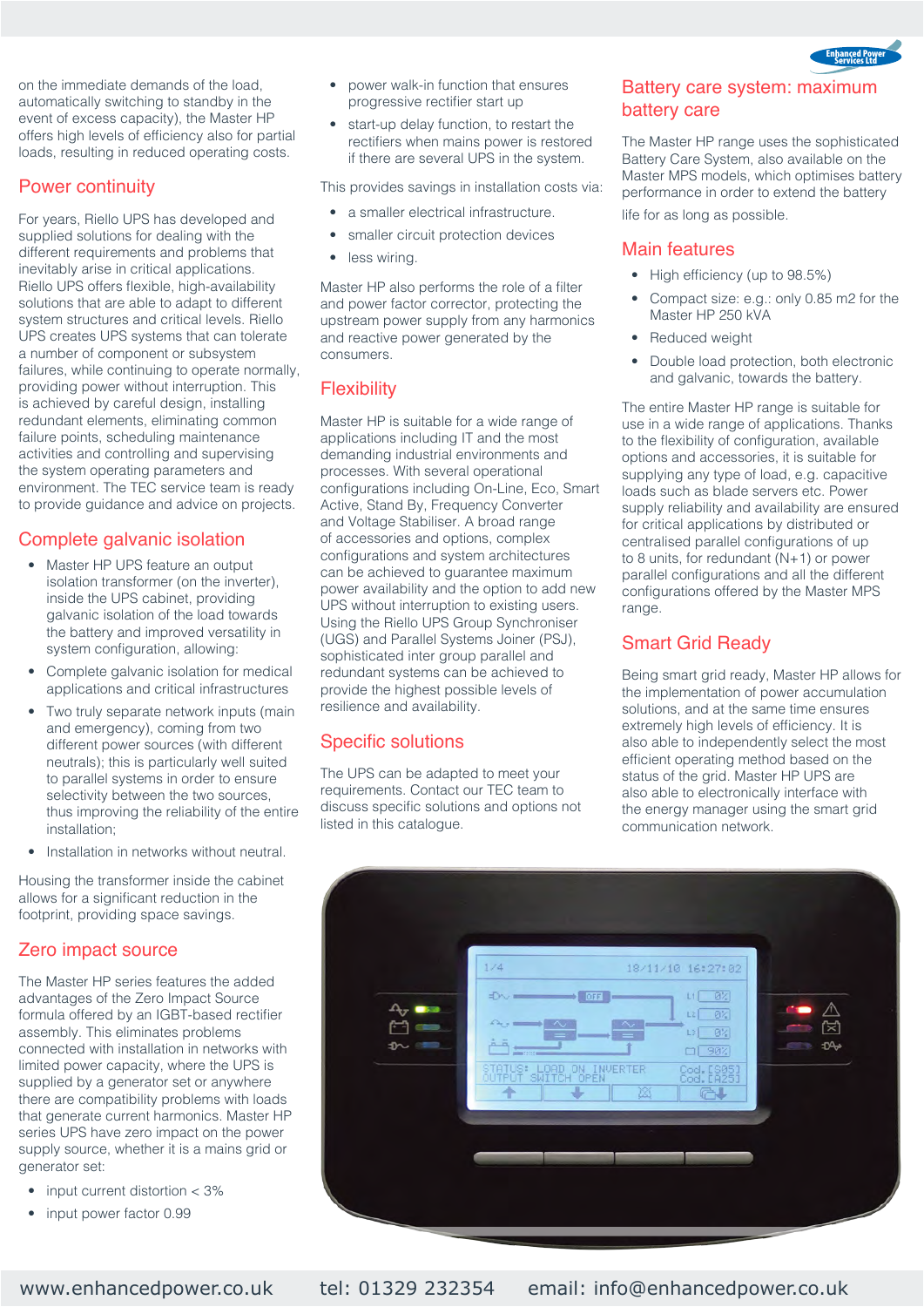



640

800

800

 $80^{\circ}$ 

www.enhancedpower.co.uk tel: 01329 232354 email: info@enhancedpower.co.uk

 $1200$ 

1000